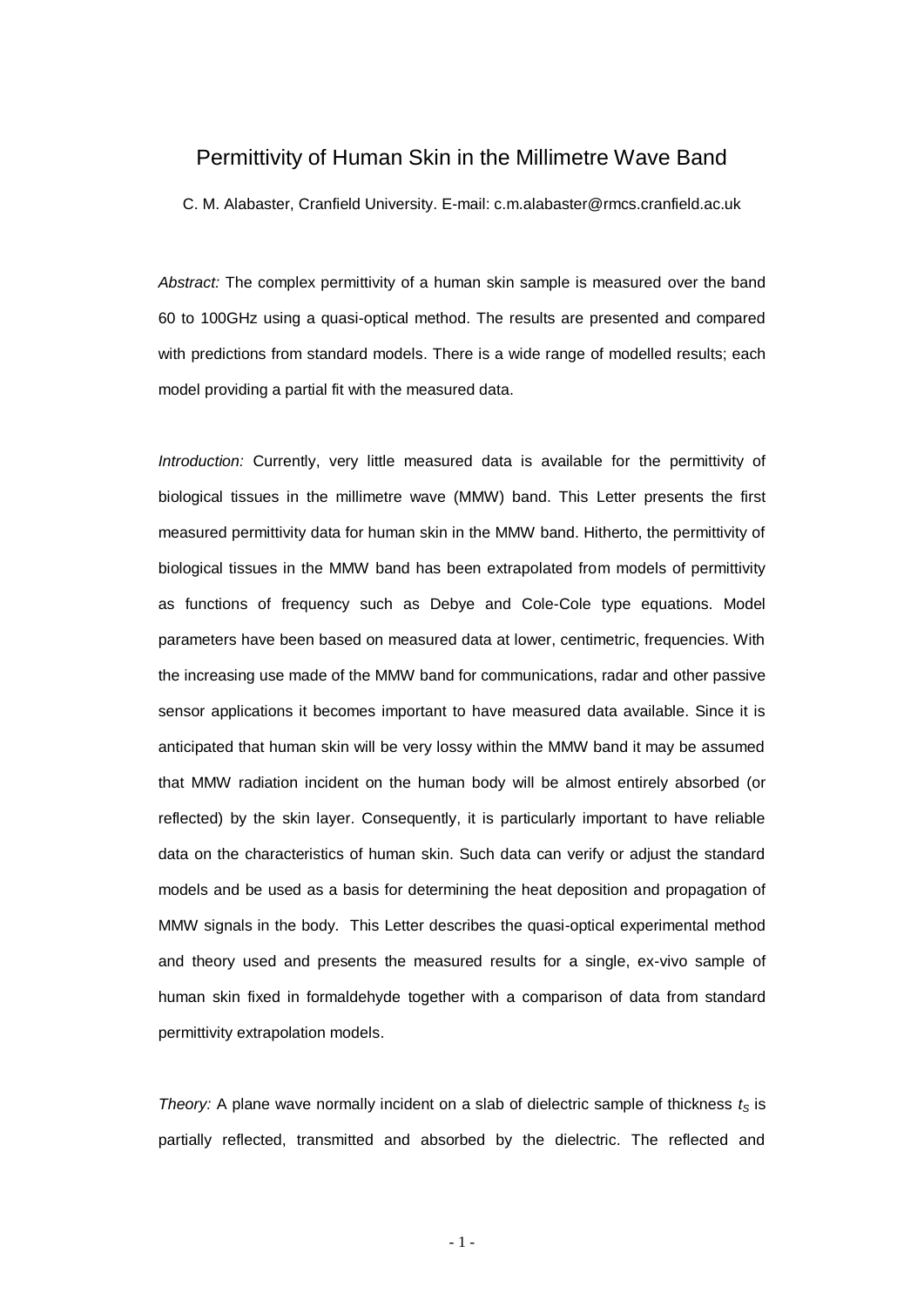transmitted signals are comprised of an infinite number of components due to the multiple reflections between the air/dielectric interfaces. Thus the total reflected (*r*) and transmitted (*t*) signals are given respectively by:

$$
r = \frac{r_1 - r_1 \exp(-2k_s t_s)}{1 - r_1^2 \exp(-2k_s t_s)}
$$
(1)

and

$$
t = \frac{\left(1 - r_1^2\right) \exp\left(-k_s t_s\right)}{1 - r_1^2 \exp\left(-2k_s t_s\right)}\tag{2}
$$

where  $k<sub>S</sub>$  is the propagation constant in the sample and  $r<sub>1</sub>$  is the reflection coefficient of the sample/air interface. Both are functions of the relative complex permittivity,  $\varepsilon_{\sf n}$  of the sample given by:

$$
r_1 = -\frac{\sqrt{\varepsilon_r} - \sqrt{\varepsilon_o}}{\sqrt{\varepsilon_r} + \sqrt{\varepsilon_o}}
$$
 (3)

and

$$
k_{S} = k_{O} \sqrt{\varepsilon_{r}} \tag{4}
$$

where  $k_0$  and  $\varepsilon_0$  are the propagation constant and permittivity in free space, respectively.

*Experimental Method:* A slice of sample was held in place on a rigid circular frame placed between and just beyond the far-field threshold of a pair of standard gain horns connected to a vector network analyser (VNA), similar to the method of [1]. The amplitudes of the transmission and reflection coefficients were measured via the VNA  $|S_{21}|$  and  $|S_{11}|$  paths respectively. The horns were aligned for vertical polarisation, parallel with each other and for normal incidence on the sample. The sample was sufficiently large to subtend an angle of twice the 3dB beamwidth (at least the first 7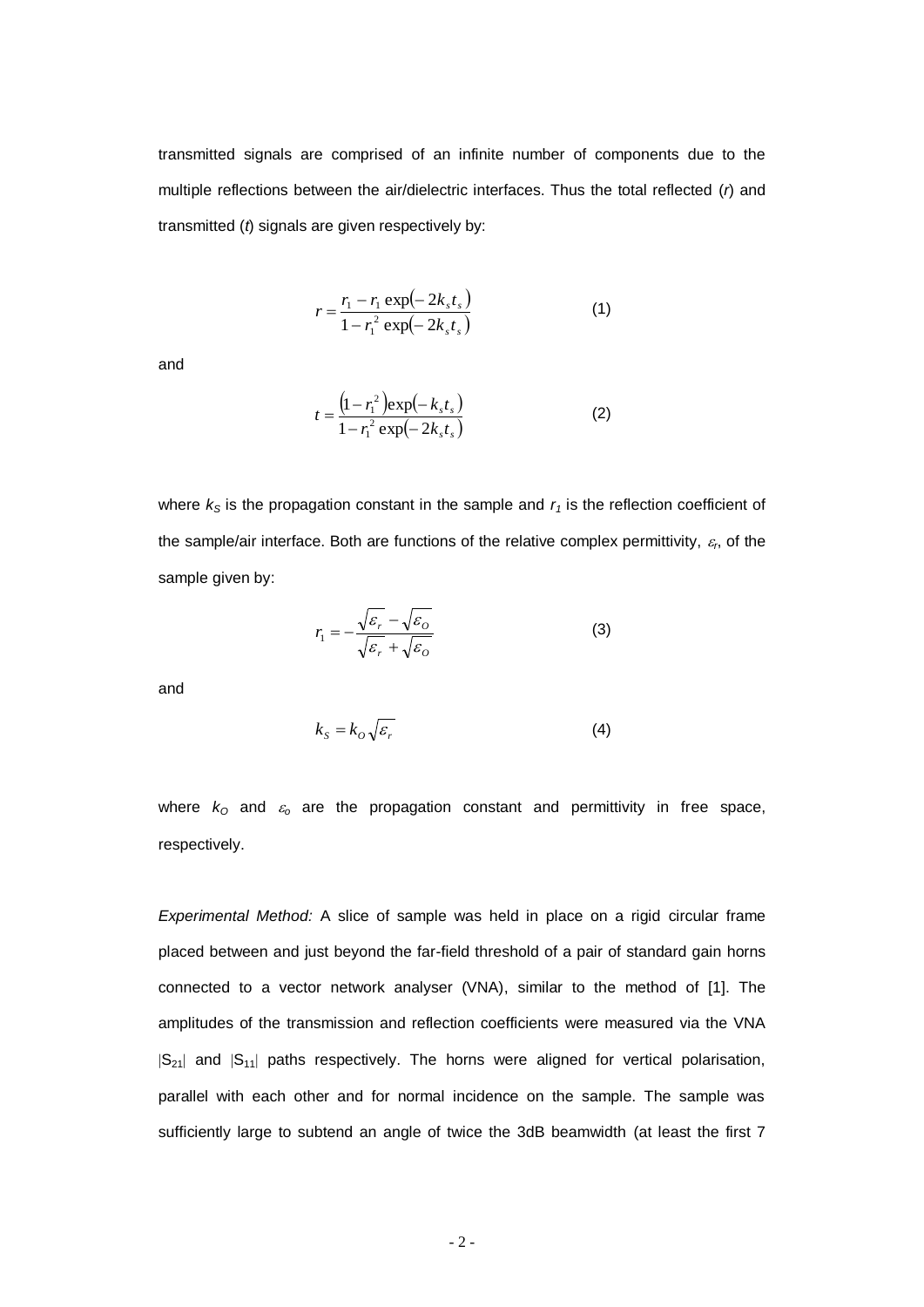Fresnel zones) of the horns; thus it intercepted the entire main beam and approximates to an infinitely large sample. The VNA was used in a time gated mode to isolate the reflection from the sample or the main through signal for the reflection and transmission measurements, respectively. The reflection measurement was calibrated with respect to a metal short circuiting plate placed in the sample frame whereas the transmission measurement was calibrated with respect to the path loss with no sample in place.

Equations (1) to (4) are solved using an iterative technique to find solution(s) for  $\varepsilon_r$ . Solutions for  $\varepsilon<sub>r</sub>$  are sought over a user defined search space and resolution which result in computed values of transmission and reflection coefficients which most closely match the measured values. However, due to the multiple reflections present in all but very lossy samples, multiple solutions of  $\varepsilon_r$  may be found. This ambiguity can easily be overcome based on an initial estimate from the peak and trough frequencies caused by the multiple reflections beating in and out of phase or by fitting data at several nearby frequencies [2].

The skin sample was obtained from a white, 50 year old, female donor. Its fat was removed and it was scrapped to a near uniform thickness (~ 1.5mm) and fixed in 10% formalin soon after excision. The skin was lightly stretched over an annular stainless steel frame and stitched into location around the frame periphery. Prior to measurement, the sample was rinsed in water and allowed to dry for 4 hours. A 105mm diameter of the sample was exposed to the measurement.

A PTFE sample, whose properties are well established, was measured in the same way in order to verify the method.

*Results* & *Discussion:* The permittivity of the PTFE sample was determined to be:  $\varepsilon_r =$ 2.04 – j0.0007 and 2.00 – j0.0023 at 60GHz and 94GHz, respectively, which are in close

- 3 -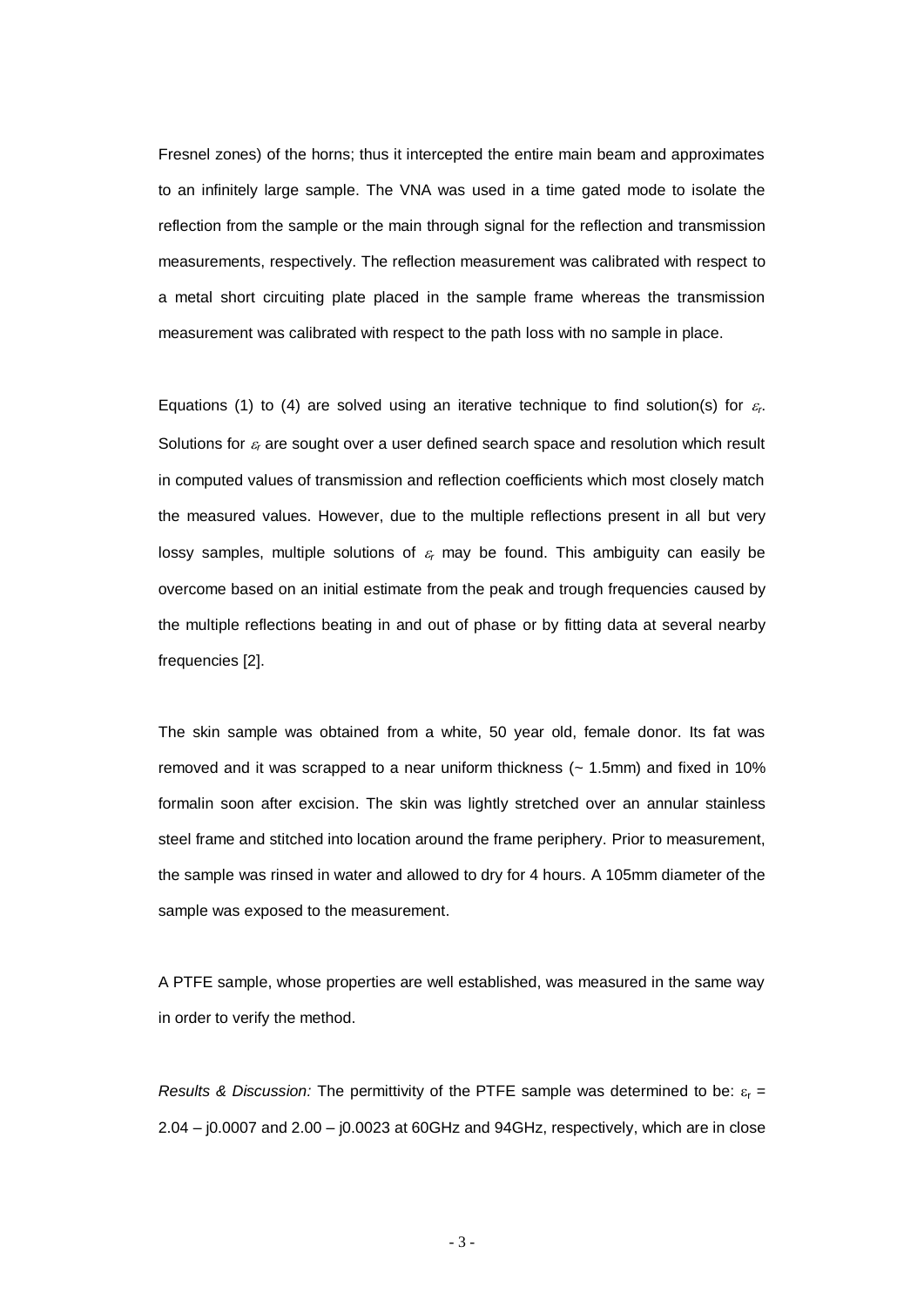agreement with previously published data. The results for the skin sample are given in Table 1. Table 1 quotes the permittivity values which represent the best solutions over given bands and at certain spot frequencies of interest. The results are quoted at both the measurement temperature and extrapolated to  $37^{\circ}$ C. The following temperature gradients have been applied as they represent the mean of those reported in the literature based on data for water in the MMW band: real part of  $\varepsilon_r$ : +2.35%/<sup>0</sup>C, imaginary part of  $\varepsilon_r$ : +1.05%/<sup>0</sup>C [3], [4], [5] and [6].

Table 2 quotes the values for dry human skin at  $37^{\circ}$ C predicted from standard models used to extrapolate the permittivity of biological material.

The results of Table 1 indicate that both real and imaginary parts of the permittivity show a reduction with increasing frequency, as is to be expected from relaxation phenomena. The sample was slightly moist at the time of measurement. An increase in the permittivity was observed when measured wet and is in line with expectations. Indeed, significant variation in the permittivity of skin is also anticipated on a sample by sample basis. The effects of the formaldehyde fixing were undetermined. The effects of measurement error are not possible to quantify due to the iterative search technique used. Repeated measurements indicate possible errors of up to ±15%. It is also worth noting that extrapolations of the permittivity data to new temperatures may be unreliable as there is a wide variety in the temperature gradients reported in the literature.

The measured values show a consistently higher real part of permittivity than the predicted values, whereas the imaginary parts are in reasonable agreement. No one model provides the most consistent fit to the measured data. The likely reasons for the discrepancies in the two sets of data include: (i) the unknown moisture content of the sample used here and also those used in measurements to set the model parameters, (ii) the effects of fixing in formaldehyde and (iii) natural tissue variations.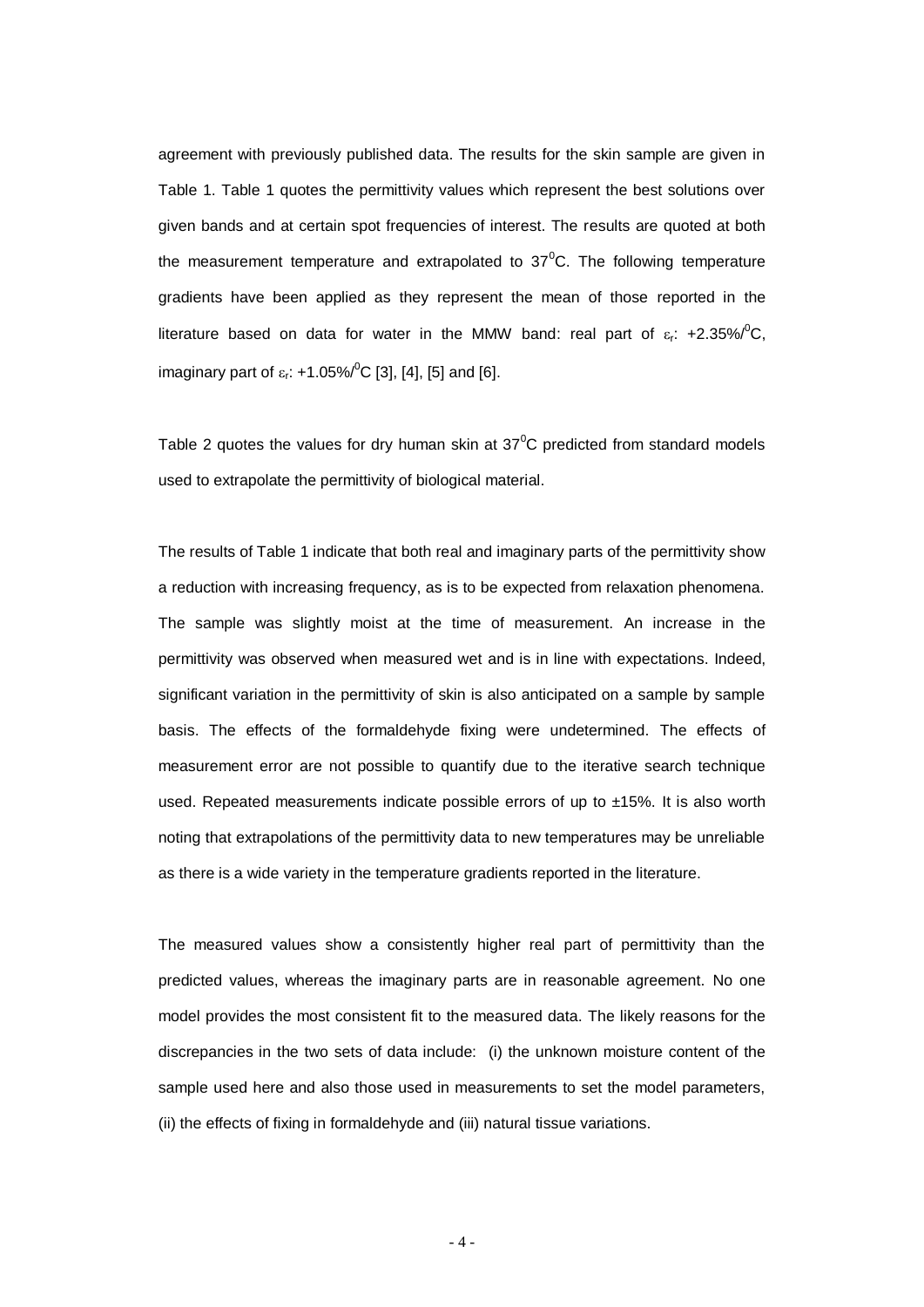### **Acknowledgments**

The author wishes to thank the following:

Prof. J. Dahele of Cranfield University, my PhD supervisor, for his help and advice.

Dr P. Zioupos and Mrs V. Wise of Cranfield University for the preparation of the skin sample.

The National Disease Research Interchange, Philadelphia, PA. for the provision of the human skin sample.

Anritsu Corporation and Birmingham University for the use of their VNAs.

### **References**

- 1 MA, Z. and OKAMURA, S.: 'Permittivity determination using amplitudes of transmission and reflection coefficients at microwave frequency', IEEE Trans. MTT, 1999, 47, pp. 546-550
- 2 ALABASTER, C.A., and DAHELE, J.S.: 'Free space measurement of permittivity', Proc. Int. Conf. on Antennas and Propagation, April 2003, Exeter, Vol. 2, pp. 538-541
- 3 STEEL, M.C. and SHEPPARD, R.J.: 'The dielectric properties of rabbit tissue, pure water and various liquids suitable for tissue phantoms at 35GHz', Phys. Med. Biol., 1998, 33 (4), pp.467-472
- 4 GRANT, E.H. and SHACK, R.: 'Complex permittivity measurements at 8.6 mm wavelength over the temperature range  $1-60^{\circ}$ C', Brit. J. Appl. Phys., 1967, 18, pp. 1807-1814
- 5 GLIBITSKIY, G.M.: 'Measurement of permittivity of aqueous solutions at 44 GHz by FM receiver', Int. J. Infrared and millimetre waves, 1996, 17 (12), pp. 2207- 2214
- 6 SZWARNOWSKI, S. and SHEPPARD, R.J.: 'Precision waveguide cells for the measurement of permittivity of lossy liquids at 70 GHz', J. Phys. E: Scientific Instruments, 1977, 10, pp. 1163-1167
- 7 KUZNETSOV, A.N.: 'Biophysics of electromagnetic effects' [in Russian], Energoatomizdat, Moscow, 1994
- 8 GABRIEL, C. and GABRIEL, S.: 'Compilation of the dielectric properties of body tissue at RF and microwave frequencies' Final report for AFOSR/NL Bolling AFB DC 20332-0001, June 1996. Full text of this reference is available at: <http://www.brooks.af.mil/AFRL/HED/hedr/reports/dielectric/home.html> Automated calculations based on this model also available at: <http://niremf.iroe.fi.cnr.it/tissprop/>

#### **Author's affiliation:**

C. M. Alabaster is with the Department of Aerospace, Power and Sensors, Cranfield University, Shrivenham, Nr Swindon, Wiltshire SN11 8SQ, United Kingdom. e-mail [c.m.alabaster@rmcs.cranfield.ac.uk](mailto:c.m.alabaster@rmcs.cranfield.ac.uk)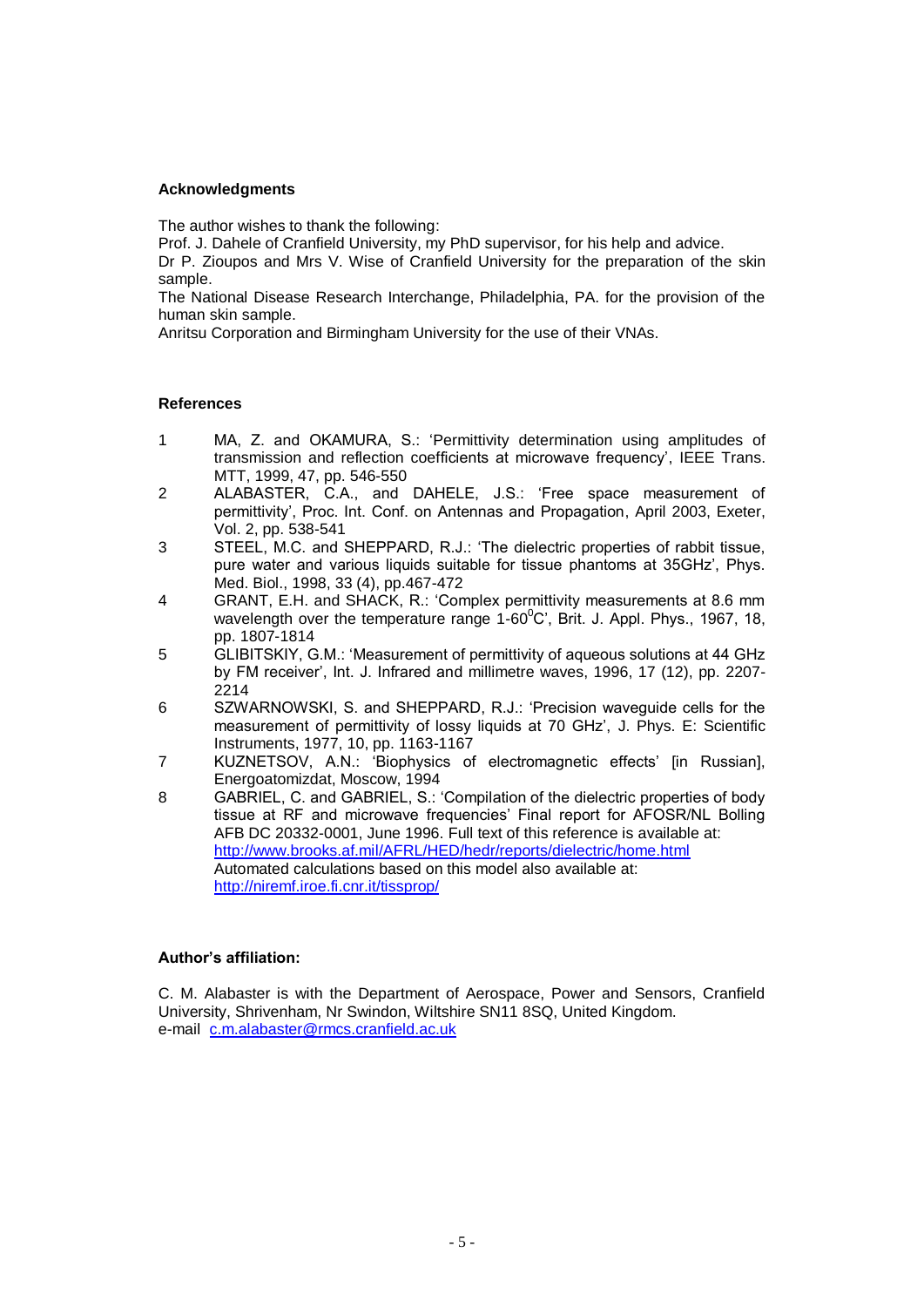# **Table captions:**

- Table 1 Measured Permittivity Data for Human Skin
- Table 2 Predicted Permittivity Data for Human Skin  $(37^0C)$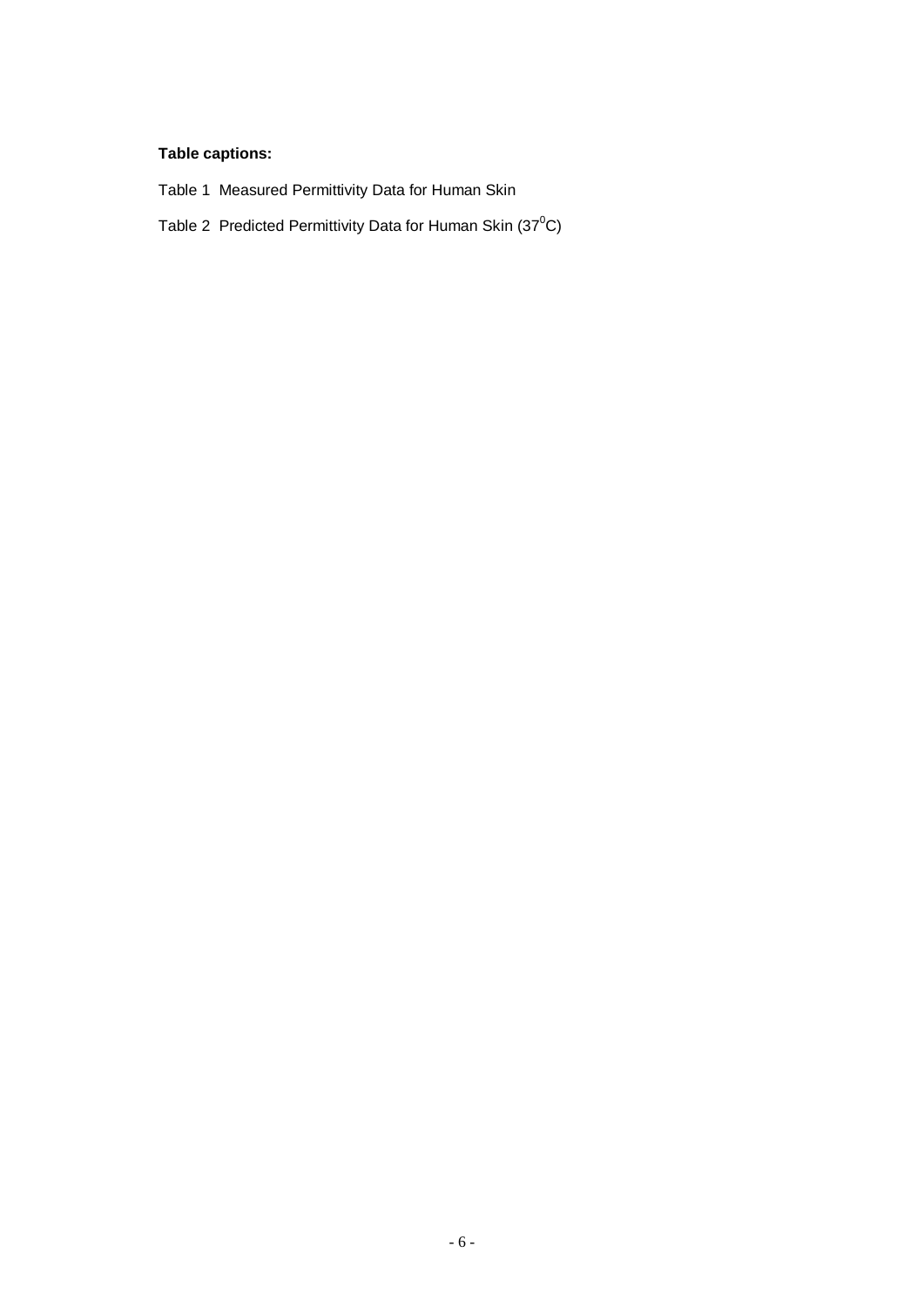### Table 1

| Frequency<br>(GHz) | <b>Measured Permittivity</b><br>$T(^0C)$ |               | Permittivity<br>(Extrapolated to 37 $\mathrm{^0C}$ ) |  |
|--------------------|------------------------------------------|---------------|------------------------------------------------------|--|
| $57 - 63$          | 23                                       | $9.9 - j9.1$  | $13.2 - j10.4$                                       |  |
| 60                 | 23                                       | $9.9 - j9.0$  | $13.2 - j10.3$                                       |  |
| $76 - 78$          | 30                                       | $10.4 - j3.3$ | $12.1 - 13.5$                                        |  |
| 77                 | 30                                       | $10.4 - j3.2$ | $12.1 - j3.4$                                        |  |
| 84                 | 30                                       | $9.5 - j3.5$  | $11.1 - j3.8$                                        |  |
| $90 - 100$         | 30                                       | $7.9 - j3.0$  | $9.2 - j3.2$                                         |  |
| 90                 | 30                                       | $7.9 - j3.0$  | $9.2 - j3.2$                                         |  |
| 94                 | 30                                       | $7.5 - j2.9$  | $8.7 - j3.1$                                         |  |